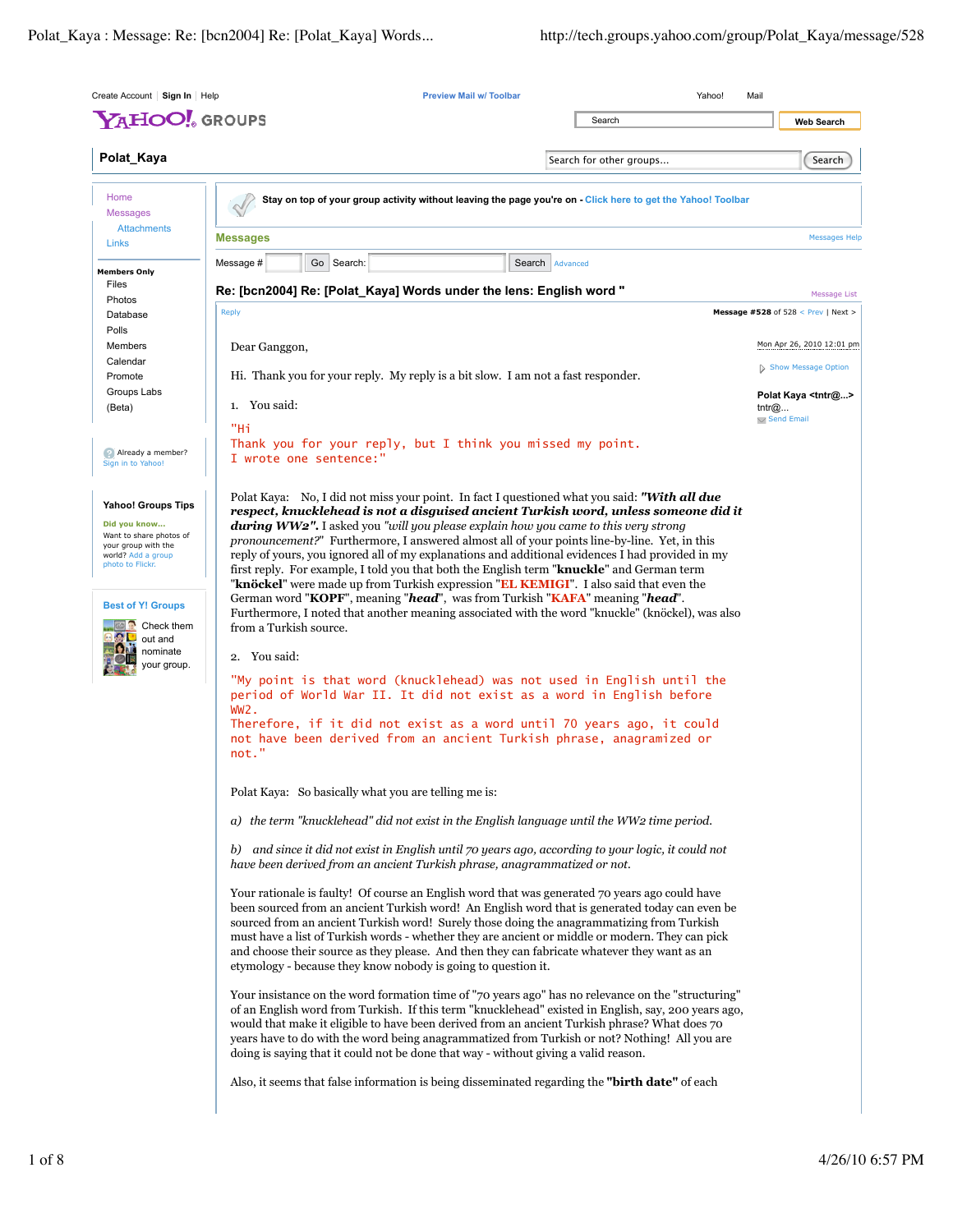English word - as if there was an organization keeping day-to-day records of the birth and useage of each word in English. Is there such an organization that keeps records of all new words in English - compiling the date, when, where and how they were generated? Or is it really a bogus alibi offered to readers so that they are manipulated to accept their "explanation"?

I see you are playing games on my use of the word "**ancient**" versus possibly a choice of "**old**" or "**modern**" Turkish. If I had not used the adjective "ancient", what I said would still be true. Although, the term "knucklehead" may not be an "ancient" term in English, the Turkish words "**çok**" and "**dangalak**" are "ancient" words. They have been used in the Turkish language since at least the time of the Ottoman Empire. This puts a usage history on these Turkish words at least in the order of some 500 years or longer - which is '**ancient**' when compared to the present times.

## 3. You said:

"The fact that you have been able to show that you can rearrange letters in a word from WW2 and make it look like it came from ancient Turkish indicates that this particular 'theft' of a Turkish word is fabricated."

Polat Kaya: It is not because I am playing some sort of a game. The IE words themselves contain the ciphered Turkish source information - which I am recovering by deciphering them. This is exactly what happens in modern communication. The transmitting side intentionally encrypts the transmitted information (so that unwanted eyes do not see the information) and the receiving side decodes it - with prearranged knowledge. This is all that I am doing too. When I see a particular IE word and I detect that a related Turkish word's or phrase's componants are embedded in it, I can readily solve the Turkish source content of that IE word. There is no deception in that!

You must see that "**knucklehead**" and "**çok dangalak"** do not look alike. The first word has been anagrammatized from the second in such a way that they do not resemble each other. That "**dissimilarity**" is provided by the technique of "anagrammatization". That is the purpose of anagrammatization - to be able to take words from a source and alter/rearrange/camouflage it such that the newly fabricated word doesn't look anything like the source - and therefore can be claimed as their own - without anyone becoming suspicious. I happened to discover this very secretive linguistic activity that has been used for thousands of years for generating words for IE and some other languages. And I am now sharing my discovery.

## 4. You said:

"Someone can't take a word from 70 years ago, switch the letters around and expect anyone to believe that it came from the ancient Turkish language."

Polat Kaya: I have written about words that are more than 2000 years old and still shown that they were manufactured from Turkish. The "70 years" you keep talking about has no bearing on the anagrammatization process. So this argument of yours is faulty. I can see that you have a problem in accepting what I am demonstrating - but that is your problem - definitely not mine!

On the other hand, for the person(s) doing the anagrammatizing, it is a totally different story. Someone can take an ancient (or recent) word or phrase, restructure the text as he pleases, come up with a word in a new format - and assign it a meaning that comes from the phrase it was fabricated from - and claim it as his own. The thief knows that if he steals a word or an expression in this manner from Turkish, no one will notice this "theft" or even know the difference - because what is stolen is not a physical object. Therefore nothing appears to be "missing". Words are not like a jacket or a car. If my jacket or car is stolen, I will sense it because something physical that I use daily is missing! It is not like that with words and phrases. No one can sense that behind closed doors, someone is manipulating Turkish words to fabricate new words for English - or other languages. It is because of this invulnerability that the anagrammatizer does the "theft" and gets away with it. This is the motivation why he does what he does best. Even the "car" thief would change at least the color of the stolen car in order to make it unrecognizable. Anagrammatizing a word or phrase is like repainting the stolen car but it is very difficult for 'linguists' to recognize this alteration and make a linguistic connection between the fabricated word and its source text. That is the very reason that 'anagramatizing' is the perfect linguistic stealing technique. Countles numbers of IE words have been manufactured on this basis from Turkish words and phrases - old and new.

As one follower of my writings, you know that I have also shown that many words from Greek, Latin, English and other so-called "Indo-European" (IE) languages have also been fabricated in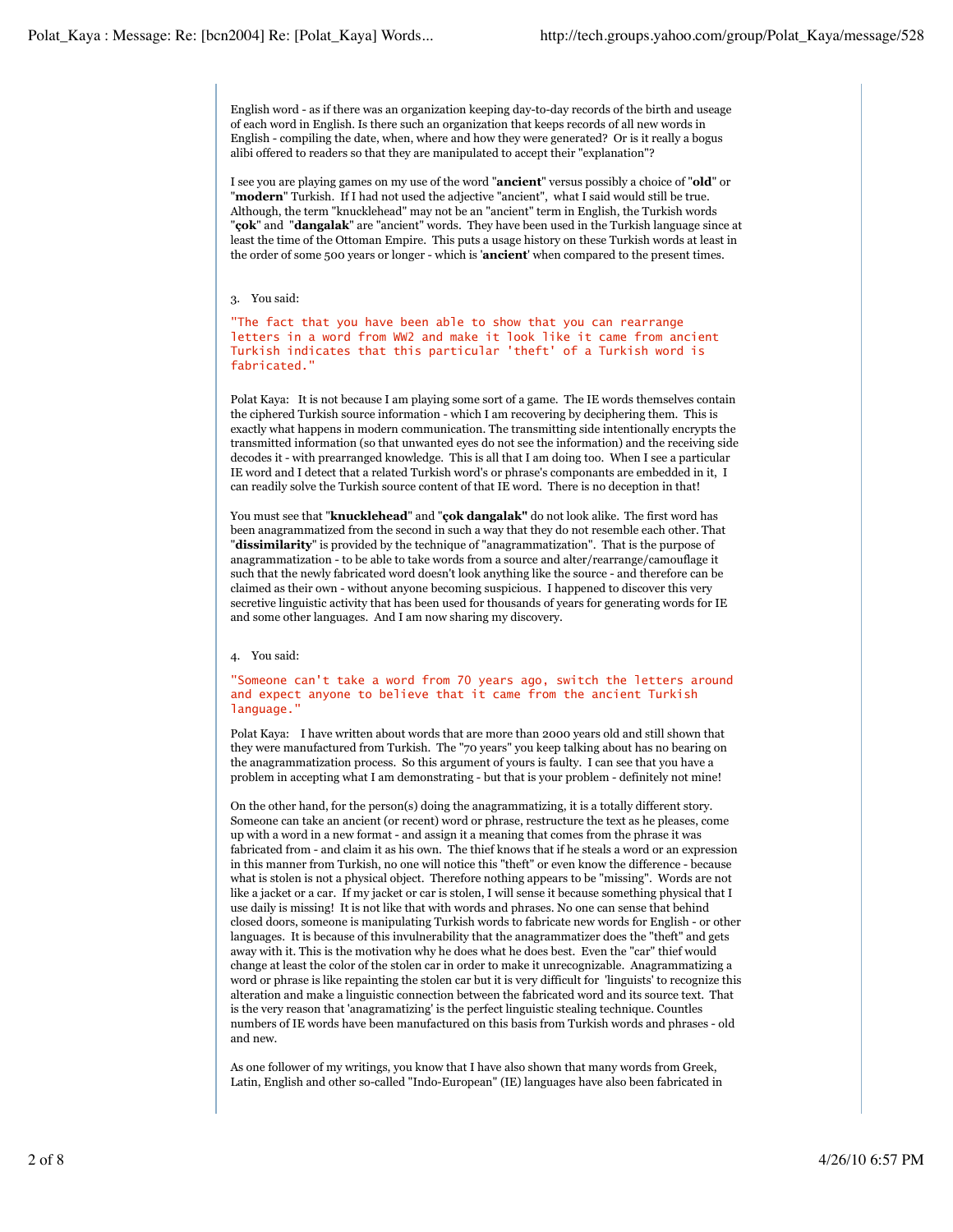this manner. So far, I have heard objections, but without any valid and rational explanation proving me wrong. I am afraid you are no exception. But, I am glad that you are raising your voice, but, I must also say that your rational is "no rational" as it lacks logic. I am afraid in the make up of languages and together with it in many other subjects the world people has been conned like children by few very secretive working organization, most likely by the religious ones throughout the history.

5. You said:

"This also casts a shadow on the other words that you accuse other people of 'stealing' from ancient Turkish because if you can make the case for a word that did not even exist in ancient times who is to say that it isn't made up for all the other words you have 'translated.'"

Polat Kaya: Not at all! The source Turkish word I presented in this discussion and the ones in previous presentations existed in Turkish, irrespective of when they were anagrammatized into English and/or other IE languages. Time is irrelevant in anagrammatization of a word. Similarly, "manufacturing" of English words from "Turkish" is not "time" dependent. Any word in English could have been manufactured from Turkish at any time without any time condition put on it. Most likely it is still going on. Turkish is a very old and progenitor language. It has been used as the source data base for many languages, which includes the IE languages, contrary to the misinformation provided by all kinds of sources.

In the words that I analyse, I give the word, its meaning, its letter-by-letter decoding and the resulting corresponding Turkish words and phrases, with their meanings in English, that have been used to manufacture the alien word. Thus, everything I do is open for scrutiny by the interested readers.

Contrary to what you say, I do not "translate" English words or any other word, I "decode" what has been intentionally confused (encrypted) from Turkish by some word anagrammatizers. Your using the term "translate" is misleading. With the IE words, I am recovering the used and confused Turkish texts that no one suspected before were usurped.

Since you show so much doubt, let us, for example, analyse the word **"anagrammatization"**. The word "anagrammatization" is supposedly from the word "anagram" which is defined as *"a word, phrase, or name formed by rearranging the letters of another"*. The ORIGIN of the word is said to be "late 16th cent.: from French **anagramme** or modern Latin **anagramma**, from Greek **ana-** *'back, anew'* **+ gramma** *'letter.'*"

I say this "etymology" is bogus and the real source of the word is Turkish. Let us now look at this English word "anagrammatization":

The English word **ANAGRAMMATIZATION,** rearranged letter-by-letter as **"O-GIRMA-ANATAN-TIZME"** or **"O-GIRMA-ENITAN-TAZMA"**, is an anagrammatized form of the Turkish expression **"O GIRMA ENITEN TIZME" (O KIRMA YENIDEN DIZME)** meaning *"it is breaking and rearranging from anew"*, that is, *"it is breaking and restructuring into a new word".* This Turkish source phrase clearly defines the word **ANAGRAMMATIZATION** and the concept it represents.

In this deciphering of the word "**anagrammatization**", the Turkish words **O** means *"it; it is"*, **GIR (KIR)** means *"break"*, **GIRMA**(**KIRMA**) means *"breaking"*, **YENI** means *"new"*, **YENIDEN** means *"from anew, from a new"*, **DEN/DAN (TEN/TAN)** suffix means *"from"*, **DIZME** means *"putting in an order"*. Thus all the elements of the Turkish expression are listed here for benefit of the readers. There is no magic here. Everything is open and on top of the table - and clearly explained.

But from all of this, you cannot deny the fact that I recovered a Turkish phrase blended into this English word "**anagrammatization**". The English word and Turkish phrase both have the same lettering and the same meaning. The Turkish phrase is not a "translation" of the English word as you wrongly state. The recovered Turkish phrase is a definition of the English word but in Turkish rather than Greek or Latin or French. The recovered Turkish phrase says that the meaning of this English word is: *"it is breaking and rearranging from anew"* which is the meaning attributed to this English word. How do you think this correspondence is possible? Coincidence? No way!!! So there has been a con game being perpetrated to the unsuspecting public. As I said before the anagrammatized Turkish word or phrase defining the concept represented by an IE word does not get lost but is hidden in the newly restructured word. If one knows what to do, the original phrase and even different related ones in Turkish can be recovered as I have demonstrated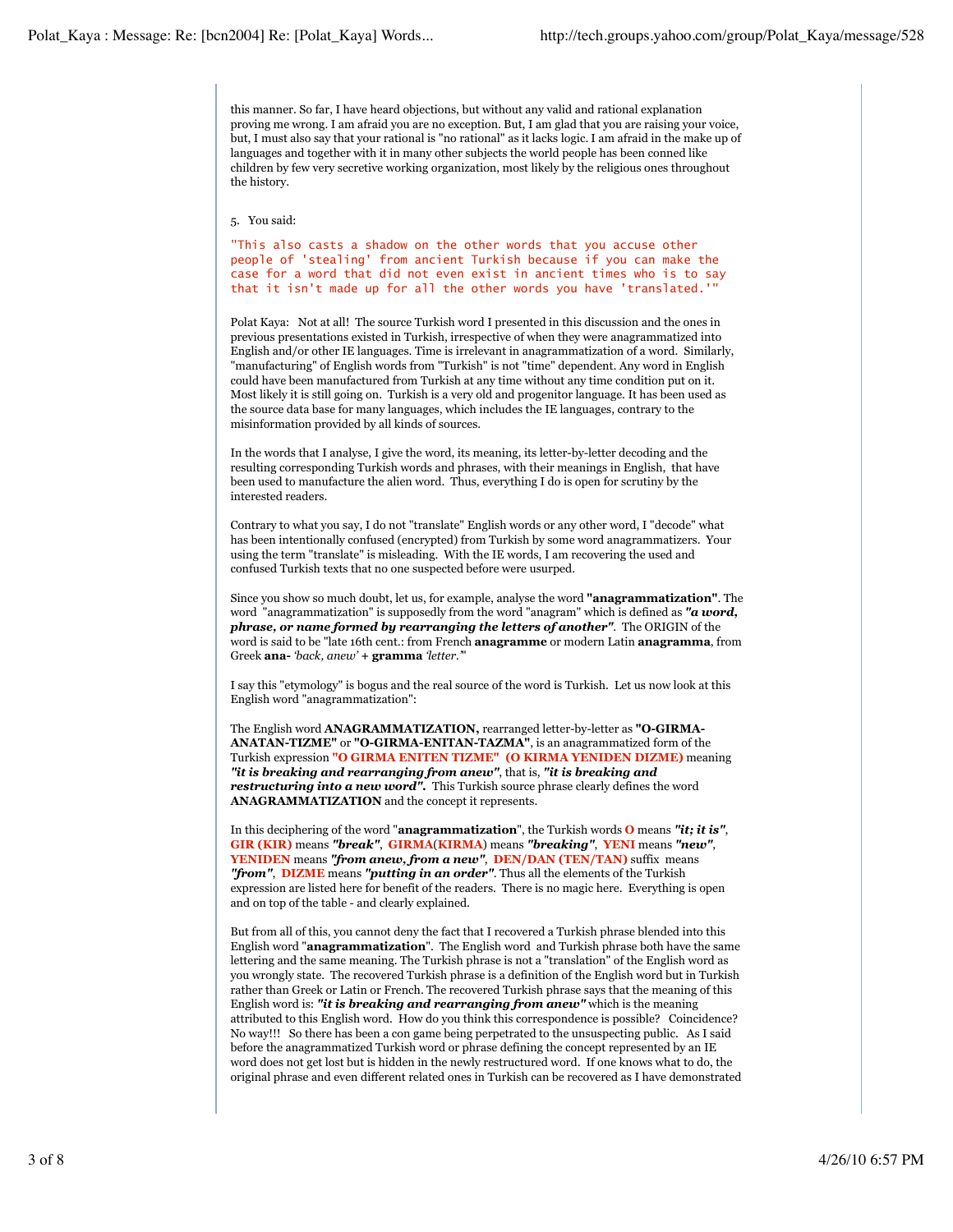## to you all.

This example is unquestionable proof that the source phrase used to manufacture this word has been stolen from Turkish. They have done the same for many other words. Why would they stop at one word. After all, "anagrammatizing" is not only the most perfect word generating technique for so-called "inflectional" languages, but also is the most perfect stealing technique from another language. In this case the 'other language' has been the Turkish language throughout history!

In view of all this, you saying that: "This also casts a shadow on the other words that you accuse other people of 'stealing' from ancient Turkish because if you can make the case for a word that did not even exist in ancient times who is to say that it isn't made up for all the other words you have 'translated.'" is not a valid argument. I suggest you read and think very carefully about what I am illustrating to you - and be truthful to yourself. Because simply denying the factuality of what I am saying will not invalidate it.

## 6. You said:

"If I missed something about the distinction between ancient and modern Turkish and you truly believe that the word knucklehead was stolen from Turkish during WW2, then I apologize for wasting your time. It is difficult for me to believe that a group of American GIs sat around and decided to steal a new word from Turkish with so much else going on. ganggon

Polat Kaya: Yes, you are missing the point! Read carefully what I wrote. I have not mentioned anywhere in my writing about WW2 military people making up this English word from ancient Turkish or modern Turkish; nor did I ever say that the word knucklehead was stolen from Turkish during WW2. Now, you are artificially introducing these things that have no relevance to the alteration of the Turkish phrase "**çok dangalak"** into the English term **"knucklehead"**. The WW2 time period is only your claim and has no importance to me or to the discussion of the generation of this word. Surely, you do not expect me to approve this fallacious statement that you have formulated in your mind. It is a bit too forward of you to ask me to sign your misleading statement.

What I said and what I am saying is that the Turkish phrase "çok dangalak" was stolen and anagrammatized into the word "knucklehead". The linguistic makeup of this word "knucklehead" proves my claim. Therefore, I am not going to say "yes" to a faulty and misleading argument of yours. You are defending a falsehood that has been used to generate languages from the progenitor language of Turkish. Words from many different sources that I have analysed clearly indicate that all kinds of words have been generated from Turkish by way of anagrammatizing Turkish words and phrases. The term "knucklehead" is not an exception.

I say that both the Turkish words "**çok**" meaning "*many; very*" and the word "**dangalak**" meaning "*stupid*" are old words in Turkish, therefore, they are ancient for me. But I cannot tell you when they were put together in a 'phrase' and anagrammatized into "knucklehead". I have no office that records the birthdate of each Turkish word or any of the words of other languages - like the English language words seem to have. On top of this, I truly believe that the source of this English word is from Turkish - irrespective of whether you believe it or not.

Furthermore, where did you get the notion that "American GIs" generated "knucklehead"? I found no such claim in the internet. Let me tell you that the GIs in WW2 could not have generated this word in the middle of a raging war that was a life and death situation for them all. Their job was not "word generation". Thus, your claim that it was the GIs who generated this term "knucklehead" is wrong. In my view, word generation for the Indo-European languages has been the work of some secretive religious groups that have been among the top rulers of world people, controlling and exploiting them for thousands of years. Additionally, the world has been ruled and still is being controlled by words used by the top echelons of such groups. They had all the time and privacy in the world to generate words by anagrammatizing Turkish words and expressions whether ancient or modern.

Best wishes to you and all,

Polat Kaya

26/04/2010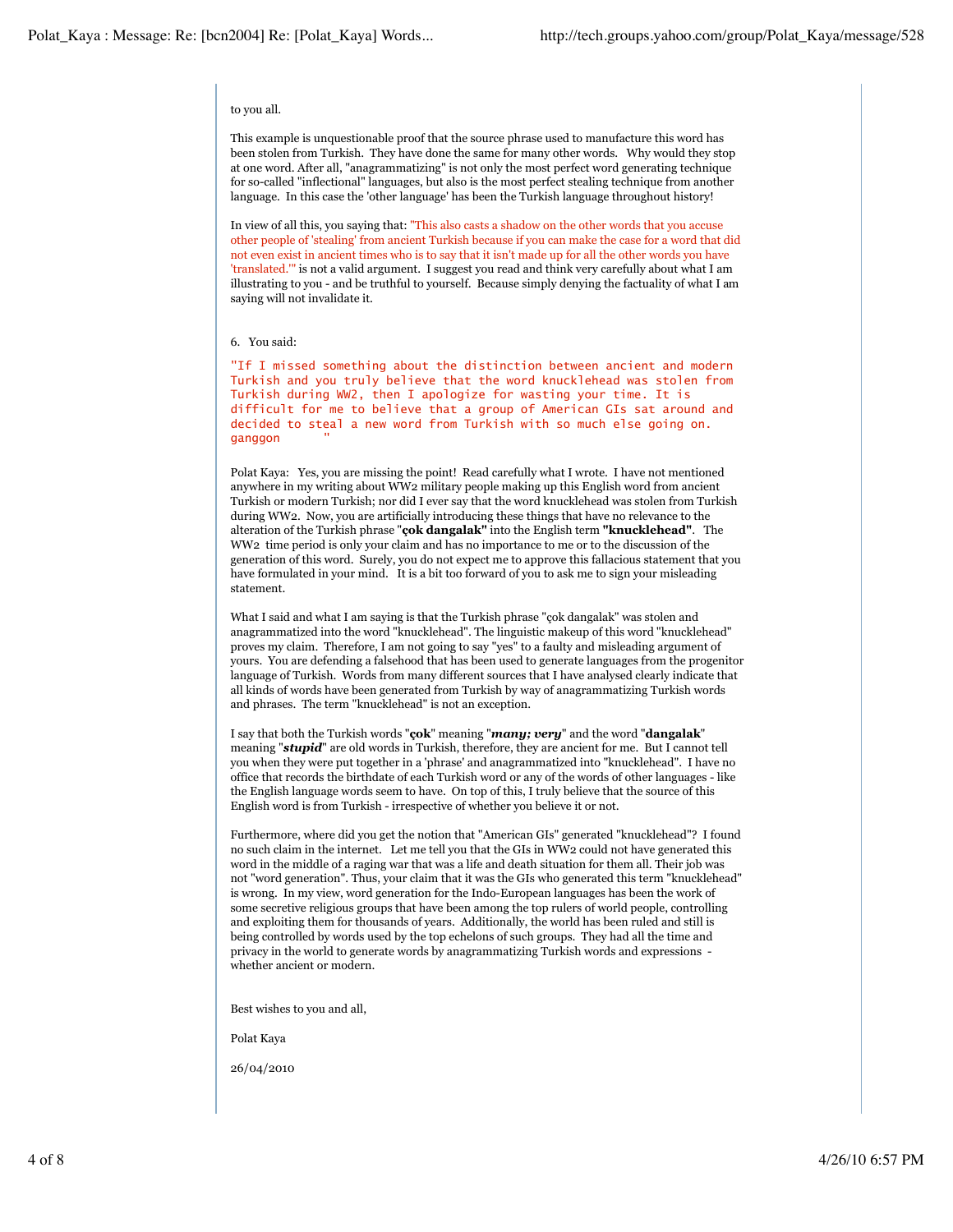Gangchen Gonpo wrote:

Hi Thank you for your reply, but I think you missed my point. I wrote one sentence: "With all due respect, knucklehead is not a disguised ancient Turkish word, unless someone did it during World War II." followed by information from a link that indicated the origins of the word 'knucklehead'. My point is that word (knucklehead) was not used in English until the period of World War II. It did not exist as a word in English before WW2. Therefore, if it did not exist as a word until 70 years ago, it could not have been derived from an ancient Turkish phrase, anagramized or not. The fact that you have been able to show that you can rearrange letters in a word from WW2 and make it look like it came from ancient Turkish indicates that this particular 'theft' of a Turkish word is fabricated. Someone can't take a word from 70 years ago, switch the letters around and expect anyone to believe that it came from the ancient Turkish language. This also casts a shadow on the other words that you accuse other people of 'stealing' from ancient Turkish because if you can make the case for a word that did not even exist in ancient times who is to say that it isn't made up for all the other words you have 'translated.' If I missed something about the distinction between ancient and modern Turkish and you truly believe that the word knucklehead was stolen from Turkish during WW2, then I apologize for wasting your time. It is difficult for me to believe that a group of American GIs sat around and decided to steal a new word from Turkish with so much else going on. ganggon --- On Sun, 4/18/10, Polat Kaya <tntr@...> wrote: Dear Gangchen Gonpo or Ganggon, Hi! Thank you for your response regarding my paper on "knucklehead" being from Turkish "çok dangalak" meaning "very stupid". My response to your e-mail is below and citings from your letter are in red. 1. You said: "With all due respect, knucklehead is not a disguised ancient Turkish word, unless someone did it during World War II." Polat Kaya: I do not deny that the word "knucklehead" is a term used in the English language. I was explaining how this word was made up. There are many words of the English language that have been made up from Turkish words and phrases. I have been writing about this for quite some time. The term "knucklehead" is not an exception. Whenever it was made up (anagrammatized) does not matter. The important thing is that it has been made up from a Turkish saying and in my paper I explained how it was done. Also, when you say that "knucklehead is not a disguised ancient Turkish word," will you please explain how you came to this very strong pronouncement? Surely you must have a rationale for your judgement. I would appreciate it if you would share that rationale with us. Obviously you know English but do you know Turkish? Do you know that there are endless numbers of words belonging to the so-called "Indo-European" (IE) languages that have been anagrammatized from Turkish words and phrases? 2. You said: "What brings the HDAS to mind is that "knucklehead," meaning a stupid or slow-witted person, is classic US slang dating back to the period of World War II. Apparently "knucklehead" arose as a variant of "bonehead," meaning that a stupid person has a thick skull impervious to listening or learning." Polat Kaya: What this is saying here is that "all stupid" persons have "thick skull bones", and that is why they cannot comprehend what people are telling them. This is a baseless explanation and "etymology". Did it ever occur to you that people use their "ears" to listen to what is being told to them? People do not listen with their skull bones. Their inability to understand what is being said can be due to so many different physical and psychological conditions - but definitely not the thickness or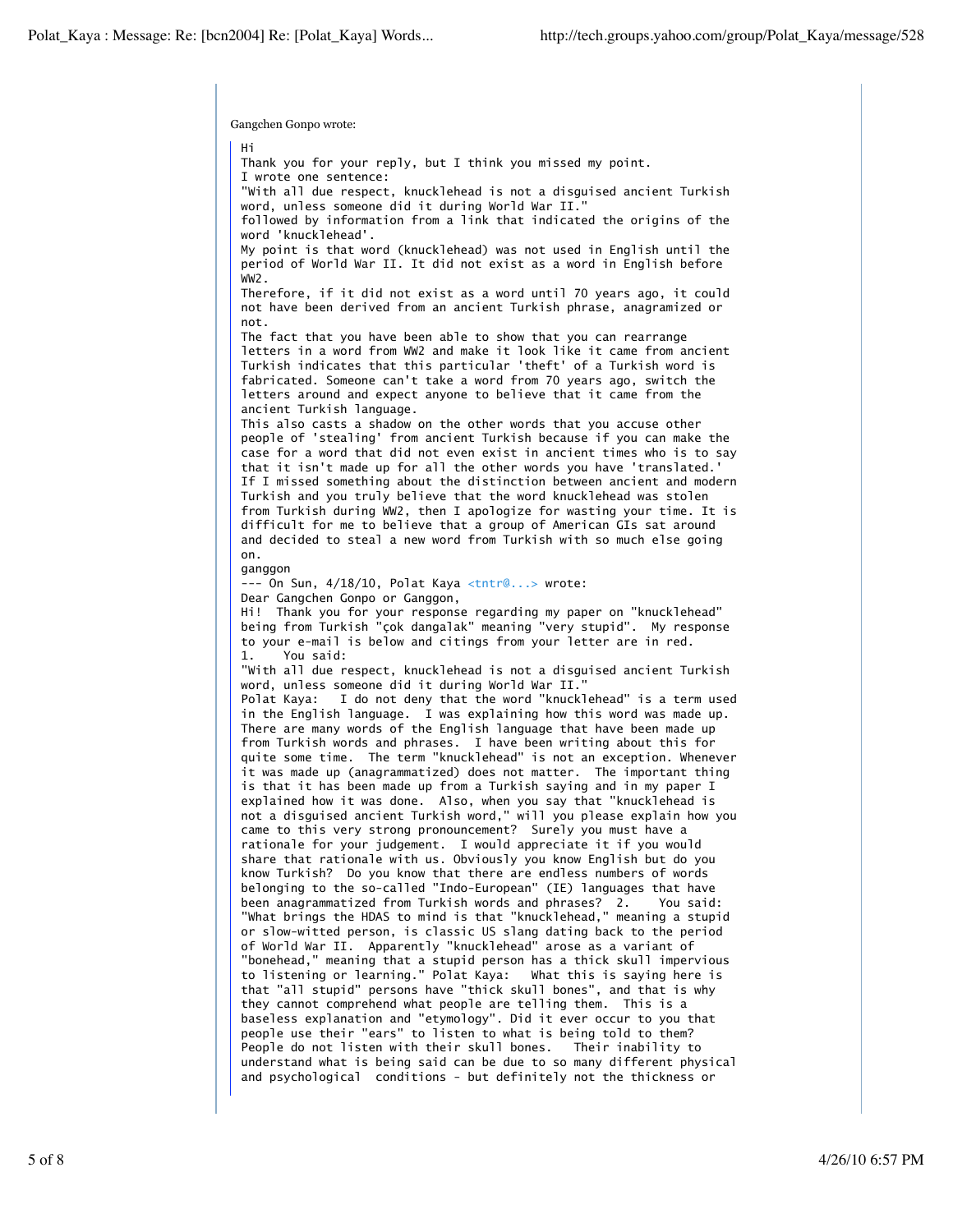thinness of their skull bones! So your explanation again is far from being satisfactory. It is a diversion and sophistication. As for your saying "There's some evidence that "knucklehead" was originally military slang" again does not prove anything. In Turkish the use of "DANGALAK" meaning "stupid" is a general term that people use irrespective of being civil or military. It is a word that comes to present day at least from the times of the Ottoman empire. In other words, it has a long history in Turkish. 3. You also said: (The word "knuckle," meaning the end of a bone at a joint, itself comes from a Germanic root meaning "little bone.") There's some evidence that "knucklehead" was originally military slang." Polat Kaya: This implies that "knucklehead" is related to the word "knuckle" which is said to come from the Germanic source "knöckel". The make up of the Germanic source word for "knuckle" itself is suspicious though. The Collins German Concise Dictionary (German - English and "English - German), 1993, p. 250, defines "knöckel" as meaning "finger knuckle", that is, a "finger bone" - which it is. Now let us analyse this German word "knöckel". When we look at this word in two parts such as "knöck + el", we have the following situation: The word "EL" is the Turkish word "EL" meaning "hand". The word "knöck" is nothing but the anagrammatized form of the Turkish word "KEMIK" meaning "bone". So, the German word "knöckel" is also a made-up word - anagrammatized from the Turkish expression "EL KEMIKI" (kemik + el) meaning "hand bones". Indeed the fingers and finger bones and the knuckles are the bones of the "hand", that is, EL in Turkish. Neither you nor any other linguist can deny this fact! The English word "knuckle" is just another variation of the German word "knöckel", thus the English "knuckle" is also made up from Turkish "EL KEMIKI". You can see it inside "knuckle" if you look carefully. The letter N in "knöckel" or in "knuckle" is the Turkish letter "M" encrypted (changed) into letter "N" by means of the so-called "Caesar Ciphering", see http://en.wikipedia.org/wiki/Caesar\_cipher. This is one of the encryption (camouflaging) tricks that has been widely used in manufacturing endless numbers of Indo-European words from Turkish words and expressions. Using this trick obliterates the original form and identity of the Turkish source material in the newly manufactured IE word. However I must point out that the original Turkish source text is still present in the newly manufactured IE word - although in a confused form. In other words, the original source text is not lost - meaning that it can be recovered - if one knows what to do. I have given countless numbers of IE word examples in my Polat Kaya Library. Thus your referencing a Germanic word as a source for the English word "knuckle" does not help your argument either because both are manufactured from Turkish - contrary to all kinds of deceptive verbology! These 2 examples (i.e., English "knuckle" and German "knöckel") are, of course, in addition to the original "knucklehead" that I said was from Turkish "çok dangalak" in my paper. Additionally, in German there is the term "Holzkopf" meaning "blockhead", that is, "wooden head" and not "bonehead". The German word "knöckel" does not seem to be used for referring to a "knucklehead". However, I will point out that the word "kopf" meaning "head", is nothing but an anagrammatized form of the Turkish word "kafa" meaning "head". You can see now how solid my argument is about the makeup of the IE languages. 4. Furthermore, the Oxford American Dictionaries define the word "knuckle" with another meaning as follows: "PHRASES: knuckle under the hostages agreed that they would not knuckle under surrender, submit, capitulate, give in/up, yield, give way, succumb, back down, admit defeat, lay down one's arms, throw in the towel, climb down, quit, raise the white flag." The Oxford American Dictionary somehow connects the meanings of "surrender, submit, capitulate, give in/up, yield, give way, succumb, back down, admit defeat, etc., " with the finger bone "knuckle". Now, I ask you and all other linguists, to please tell me, how can anyone come up with a word that means all of these meanings with just the "finger bones"? I will tell you, though, how they could have come up with these double meanings for this word: Actually the word "knöckel"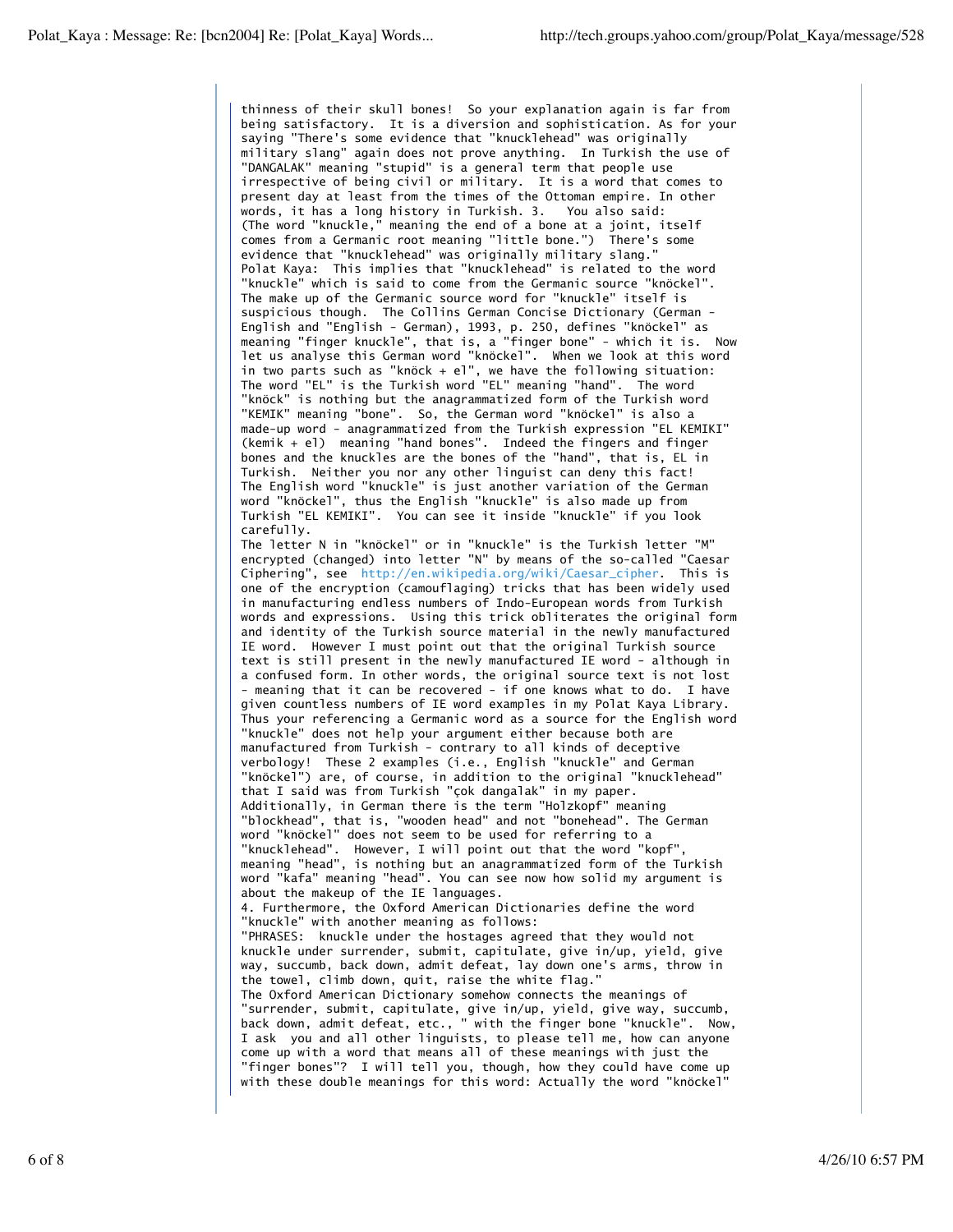is the combination of two different Turkish words (expressions): One is the Turkish expression "EL KEMIK" as I mentioned above. The second is as follows: The word "KNUCKLE" or "KNÖCKEL", rearranged letter-by-letter as "CUKLEN-K" or "CUKELN-K" is the anagrammatized form of the Turkish word "ÇÖKÜLEN" meaning "it is that which buckles under pressure, it gives way, it submits, it surrenders, it bends under pressure". Now that makes perfect sense as the basis for the English and Germanic word "knuckle" meaning "to surrender, bend, twist, curve, distort, contort, deform; bulge, arc, arch; crumple, collapse, give way". So, in order for "knöckel" or "knuckle" to have these different meanings, the manufacturer of the word must have combined these two different Turkish sources into one word. Evidently these secret operators knew Turkish very well. They were definetely not knuckleheads. To conclude, I say that your comments are a nice try of sophistry, but, of course, they cannot be accepted as an explanation for the term "KNUCKLEHEAD" as it is based on totally wrong information. My explanation of "knucklehead" being made up from Turkish "ÇOK DANGALAK" is logical, rational and powerful. I do thank you for writing and sharing your views though. By the way, it seems I received another letter from you once before - but under a different name, even though the e-mail user-ID was the same. Because of the change in your name, it was not easy to recognize you. The point I am trying to make here is that altering names and words are very effective ways of obliterating history and the identity of people. Best wishes to you and to all, Polat Kaya 18/04.2010 Gangchen Gonpo wrote: Hi, With all due respect, knucklehead is not a disguised ancient Turkish word, unless someone did it during World War II. According to 'The Word Detective' (http://www.word-detective.com/092403.html) dated Sept. 24, 2003, 'kucklehead' is a word that has only been around since World War II. The following is an excerpt from the webpage: "What brings the HDAS to mind is that "knucklehead," meaning a stupid or slow-witted person, is classic US slang dating back to the period of World War II. Apparently "knucklehead" arose as a variant of "bonehead," meaning that a stupid person has a thick skull impervious to listening or learning. (The word "knuckle," meaning the end of a bone at a joint, itself comes from a Germanic root meaning "little bone.") There's some evidence that "knucklehead" was originally military slang." Do you have any evidence that shows the word knucklehead has been used since ancient times after being 'stolen' from Turkish? ganggon<tntr@...> wrote: Here is an interesting word in English that needs to be explored for its make up. It is the English word "knucklhead" that means "a stupid person", [Oxford American Dictionaries]. When this English word KNUCKLEHEAD is rearranged letter-by-letter as "CUH-DANKELEK" or "CUK-DANKELEH"and the deciphered word is read as in Turkish, it becomes obvious that it is an anagrammatized and Anglicized form of the Turkish expression "ÇOK DANGALAK" meaning "very stupid, blockhead, knucklehead". Clearly, this Turkish expression "ÇOK DANGALAK" has been stolen and used to manufacture this English word KNUCKLEHEAD. Thus, this is another example that, regarding the authenticity of "Indo-Europan" languages, the Turks and the rest of the world public have been misled by the manufacturers and presenters of such languages. Of course, by such activities, not only are the Turkish language words and expressions stolen, but also the linguistic creations of the Turkish people, hence, Turkish civilization is stolen. This kind of stealing from the ancient Turanian language of Turkish and the ancient Turanian civilization has been going on since the time of the Babylonians, that is, for at least the last 4,000 years. The truth about world languages is not as it appears - or as it is presented to us. Linguistically, this cannot be ignored. It is time that linguists who work on the "etymology" of words to take note of this ongoing deception. Best wishes to all,